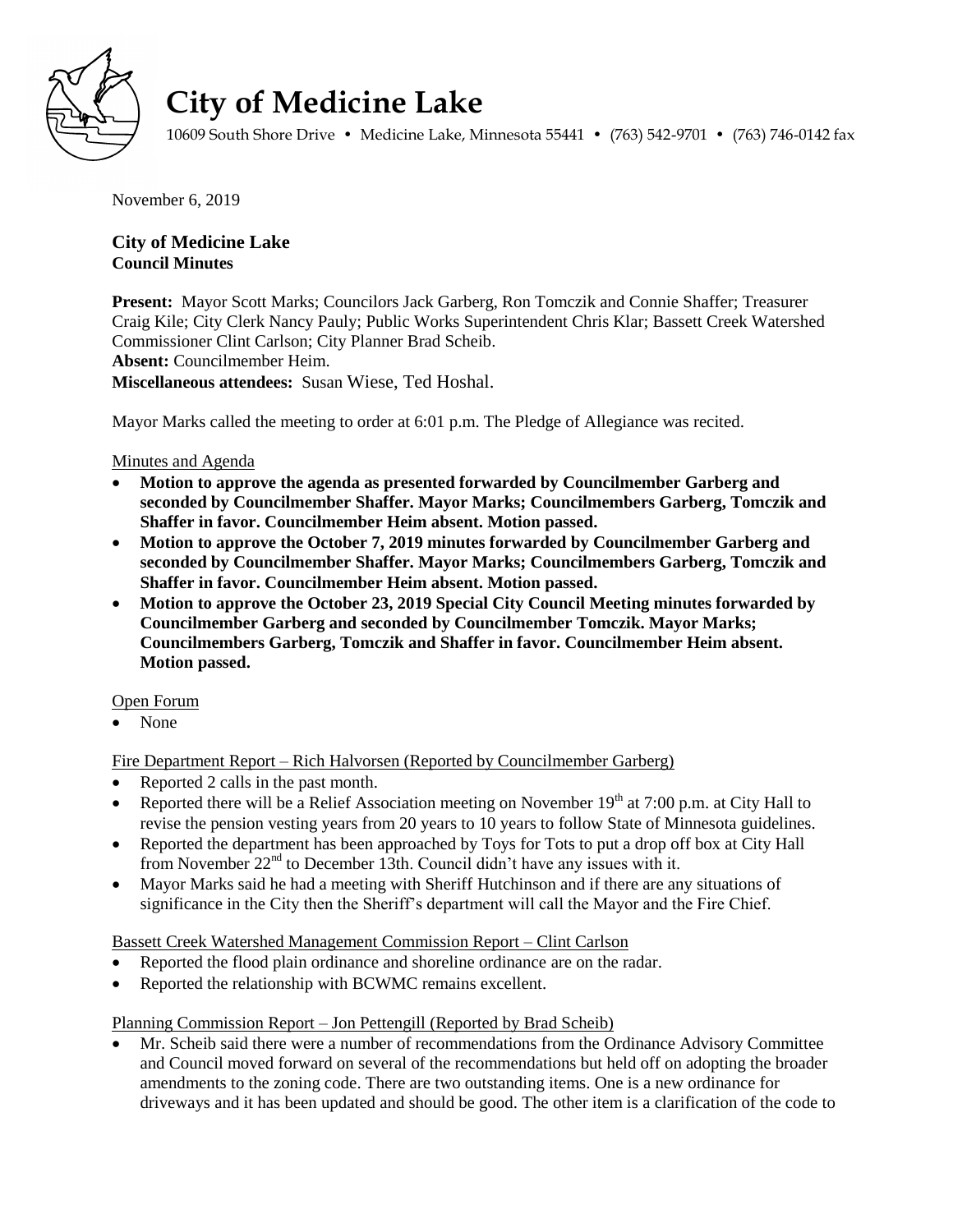establish the street side set back as the line of sight or 50' from the right of way, whichever is greater. The last time this was discussed at City Council the question of impact was raised. All properties were looked at and he doesn't have all the analysis done because it's tricky to assume the size of house, etc. But roughly 70% of residential parcels would be held to the line of sight setback. About half of those would have to require a variance. About 20% are clearly the 50' set back requirement. The remaining 10% are the same either way.

- Councilmember Garberg said he looked into it and he is not in favor of the line of sight street side because we have numerous configurations of structures in the city and it started as a cabin neighborhood so a lot of houses were built next to the street and other houses were advanced towards the lake. He's opposed to restricting future development with the sight line street side. He thinks it affects 80% of the properties. Furthermore he said a lot of people have spoken negatively on the line of sight street side and no one has been in favor of it.
- Mr. Scheib responded that Planning Commission's discussion was to let them go through the variance process.
- Mayor Marks said he's not in favor of street side line of sight. Lake side line of sight makes sense. Street side puts on too much restriction and binds both sides. People want to build a reasonable sized house and he recommends 50' from the road.
- Mr. Scheib said guidelines were adopted as policy and they have been used in the variance process. The architectural style cannot be controlled for properties that do not have a variance. Mr. Scheib said as a next step we need to look at adopting design/character guidelines, if that's what we want.
- **Motion to approve Ordinance 124 an ordinance amending Ordinance 112 zoning regulations for the City of Medicine Lake as modified to eliminate the street side line of sight requirement forwarded by Mayor Marks and seconded by Councilmember Garberg. Mayor Marks; Councilmembers Garberg, Tomczik and Shaffer in favor. Councilmember Heim absent. Motion passed.**
- **Motion to approve Resolution 19-17 authorizing publication of Ordinance No. 124 by title and summary forwarded by Mayor Marks and seconded by Councilmember Shaffer. Mayor Marks; Councilmembers Garberg, Tomczik and Shaffer in favor. Councilmember Heim absent. Motion passed.**
- **Motion to approve Ordinance No. 125 an ordinance creating section 1300 of the zoning code regulating residential driveways and off street parking area for the City of Medicine Lake and Resolution 19-18 authorizing publication of Ordinance No. 125 by title and summary forwarded by Mayor Marks and seconded by Councilmember Shaffer. Mayor Marks; Councilmembers Garberg, Tomczik and Shaffer in favor. Councilmember Heim absent. Motion passed.**

Parks and Public Works Superintendent Report – Chris Klar

- Reported parks are closed.
- Reported tree planting went well.
- Reported road cracks were filled.
- Reported he received information from Met Council regarding limits for inflow and infiltration. In the past if we were fined we could offset the fine by spending money on infrastructure fixes. Now there are not a lot of things we could do to offset the cost. Met Council says 80% of I/I is from residential laterals. Brad Scheib said there are a number of things the City could do but they are not popular, similar to what Golden Valley did with an ordinance that requires the lateral to be televised when the house is sold and problems need to be fixed before the house can be sold. Mr. Scheib further said that our sewer code contains the requirement that sump pumps cannot be connected to the sewer and it's required to be disconnect if it's connected. Will need to look at survey data from 15 years ago.
- Reported the battery barrel has been removed by Hennepin County because of a fire hazard related to lithium batteries.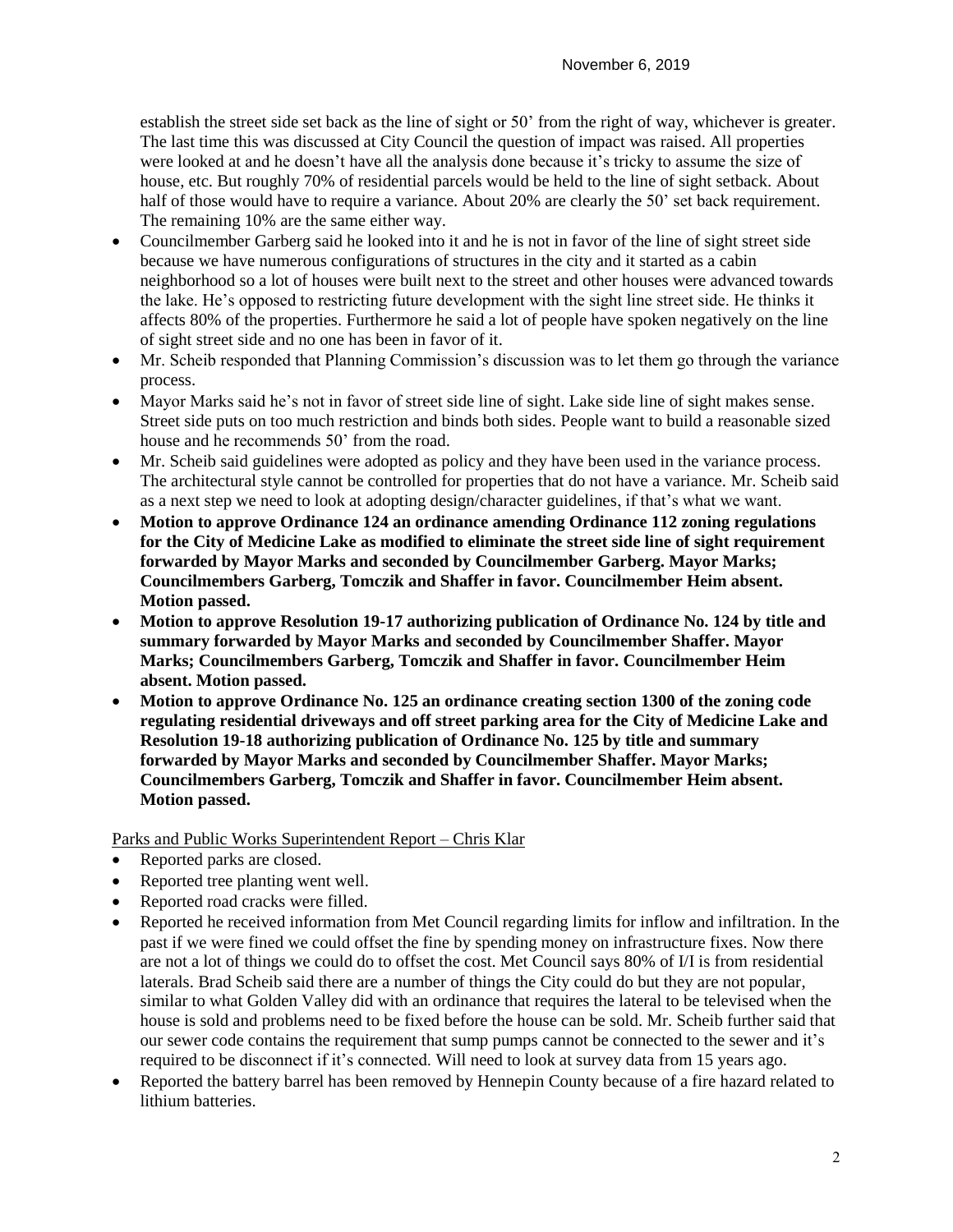Treasurer's Report – Craig Kile

- Receipts in reporting period: \$3,604
- Receipts year to date: \$280,853
- Disbursements in reporting period: \$38,443
- Disbursements year to date: \$307,698
- **Motion to approve the summary spending, receipts and cash balances through November 6, 2019 forwarded by Councilmember Garberg and seconded by Mayor Marks. Mayor Marks; Councilmembers Garberg, Tomczik and Shaffer in favor. Councilmember Heim absent. Motion passed.**

#### Officer Reports:

#### Councilmember Garberg

- Asked whether 13 and 13 1/2 Kaiser Avenues have been addressed. Mr. Scheib said it has not yet been resolved.
- Reported the road is sinking at 13 Kaiser where the work was done.
- Reported Three Rivers Park District 1 representative would like to attend one of the council meetings. Recommendation is for early next year.
- Reported will continue with 80% sand and 20% salt mix on the road this winter.
- Reported there have been several comments about rental of city hall. The rental contact will be added to the bulletin board.

#### Councilmember Tomczik

Reported he received a check for about \$1,000 for recycling.

## Councilmember Heim

• No report.

## Councilmember Shaffer

- Reported she's been meeting with Brad Scheib and Chris Klar about construction/building. She's working on having information posted on the website with the goal of limiting excessive use of Mr. Scheib. The Advisory Committee recommended a pre-application escrow. She asked how much time the City is willing to pay Mr. Scheib for random questions and assistance prior to building.
- Mr. Scheib said we're looking at switching our building inspector to the City of Plymouth. There are several issues that need to be resolved, including how to resolve issues that are brought forward before the permit is submitted.
- Reported she will be sending out emails this month for rental licenses. She will be looking at doing inspections every 3 years, like Plymouth, and having the rental license fee due at that time. She asked whether there is interest in going with every 2 years or every 3 years. A new ordinance will be brought forward next month.

## Mayor Marks

Reported nothing to report.

## New Business

- Nancy Pauly reported a search engine has been installed on the new city website. Councilmember Garberg will follow up with Hennepin County Sheriff to confirm they have the new URL before the old site is turned off.
- **Motion to approve Resolution 19-19 a resolution establishing conditions for retention and control of dangerous animal forwarded by Councilmember Garberg and seconded by**